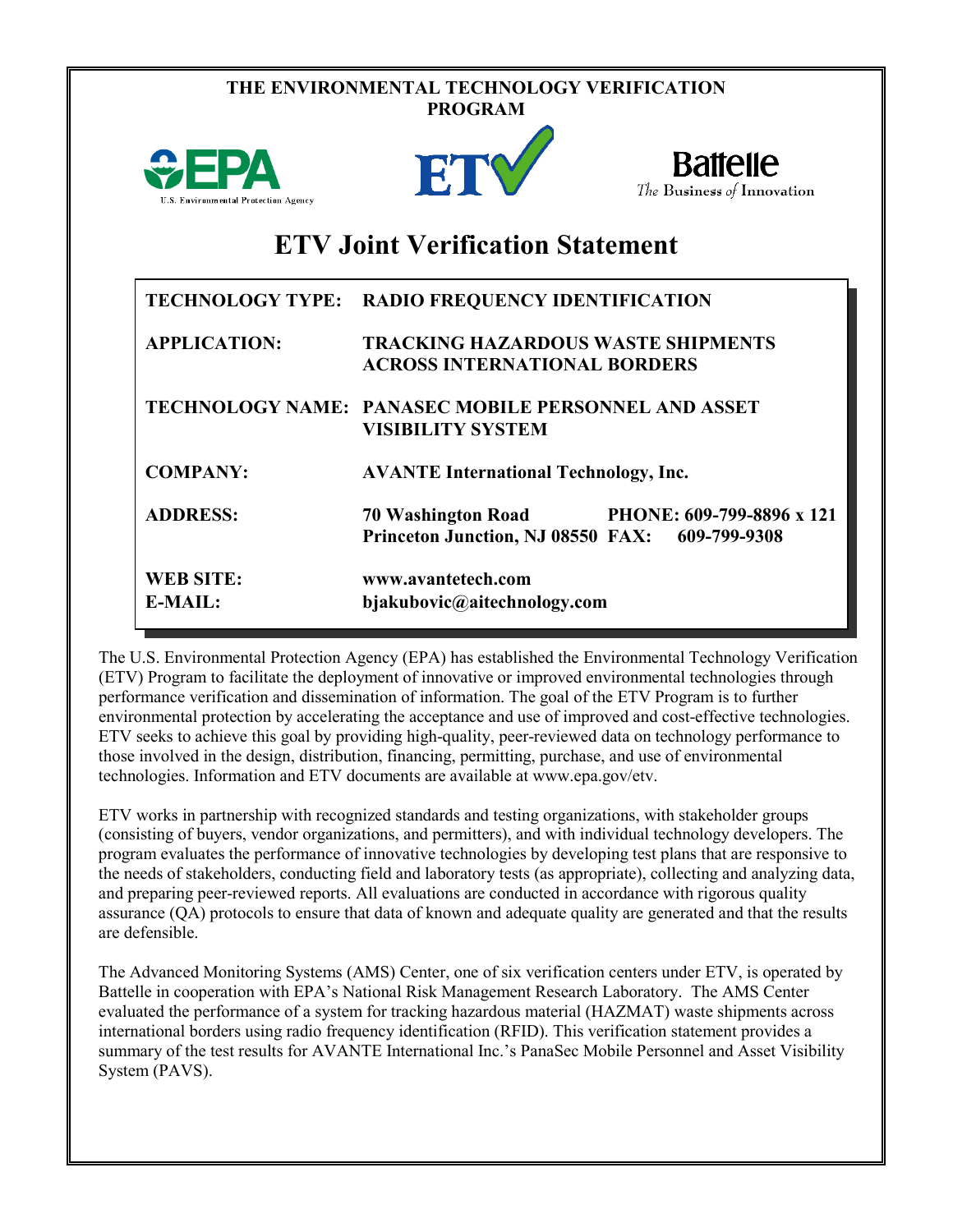## **VERIFICATION TEST DESCRIPTION**

This verification test was conducted from March 24-26, 2009 at the New Mexico Border Authority (NMBA) Santa Teresa facility and other field locations throughout the El Paso/Ciudad Juárez area. Battelle coordinated this verification test with support from the NMBA, New Mexico Department of Public Safety (NMDPS), Texas Transportation Institute, U.S. EPA Region 6 El Paso Border Office, U.S. EPA Office of Enforcement and Compliance Assurance, BorderWriting (a New Mexico company that coordinated participation of the local collaborators prior to the ETV test), and Servicio de Transporte Internacional y Local (STIL). This test simulated shipments of HAZMAT waste contained in polyethylene (poly) drums, metal drums, and corrugated boxes through routine land transportation routes and across international ports of entry in the El Paso/Ciudad Juárez trade area. RFID tags were attached to four of each container type for a total of 12 containers which were loaded onto a standard 53-foot semi-truck and trailer at the NMBA facility's U.S. loading dock. Throughout testing, the 12 containers were arranged in the trailer in either a tight-packed or loose-packed orientation.

Originally, this ETV test was planned with the expectation that all of the trucking routes would include border crossings. However, due to concern of local authorities related to the violence in Ciudad Juarez during the test, there were some difficulties in obtaining permission to cross the border into Mexico, so two of the trucking routes did not cross into Mexico, and two routes included crossing the border into Mexico. Prior to embarking on each round trip (RT), an external reader was situated on a stand at 90° with respect to the road with the stand placed four feet from the side of the front bumper. RFID tag reads were made at distances of 5, 15, 30, 50, and 70 feet from the front bumper of the stationary truck by moving the external reader straight forward from the initial placement of the reader. For the two U.S. RTs, the truck left the NMBA loading dock, passed an RFID reader location in the driveway of the NMBA, and 15- and 25-mile-per-hour (mph) read locations were performed in the driveway of the NMDPS truck inspection facility. Subsequently, the truck was driven to a casino parking lot where the truck passed an additional RFID reader location before returning to the NMBA loading dock. As part of the two Mexico RTs, the truck followed a similar route except that instead of including the casino, it travelled through the Mexico Port of Entry and onto a turn around point in Mexico before returning to the U.S. The RFID tag reads were recorded electronically throughout each truck route.

A collision test was performed during each RT to evaluate the ability of the PAVS to discriminate between the AVANTE RFID tags and other commercially available active RFID tags. Battelle supplied four commercially available tags for collision testing (Wavetrend® TG801) at a frequency of 433 MHz, the same frequency at which the PAVS operated. The collision tags were affixed to a wooden block and placed in the truck before it travelled by the second 15 mph read location.

The key evaluation parameters included:

- Accuracy proper identification of the tagged containers at various locations, at various truck speeds, on corrugated boxes or steel and poly 55-gallon drums, and in tightly packed and loosely packed configurations. Specifically, proper identification is defined as the retrieval of all information available about the tagged item according to the vendor's standard procedures.
- Precision standard deviation (SD) of percent accuracy RFID tag read results.
- Interference of other RFID signals (collision test) ability to discriminate the tags on the HAZMAT waste containers from other commercially-available RFID tags.
- Influence of confounding factors container type, packing configuration and placement of tags/containers, environmental conditions, and internal trailer conditions.
- Operational factors such as ease of use, technology cost, user-friendliness of vendor software, troubleshooting, and downtime.

QA oversight of verification testing was provided by Battelle and EPA. Battelle and EPA QA staff conducted technical systems audits of the field testing and Battelle QA staff conducted a data quality audit of at least 10% of the test data. This verification statement, the full report on which it is based, and the test/QA plan for this verification test are all available at www.epa.gov/etv/centers/center1.html.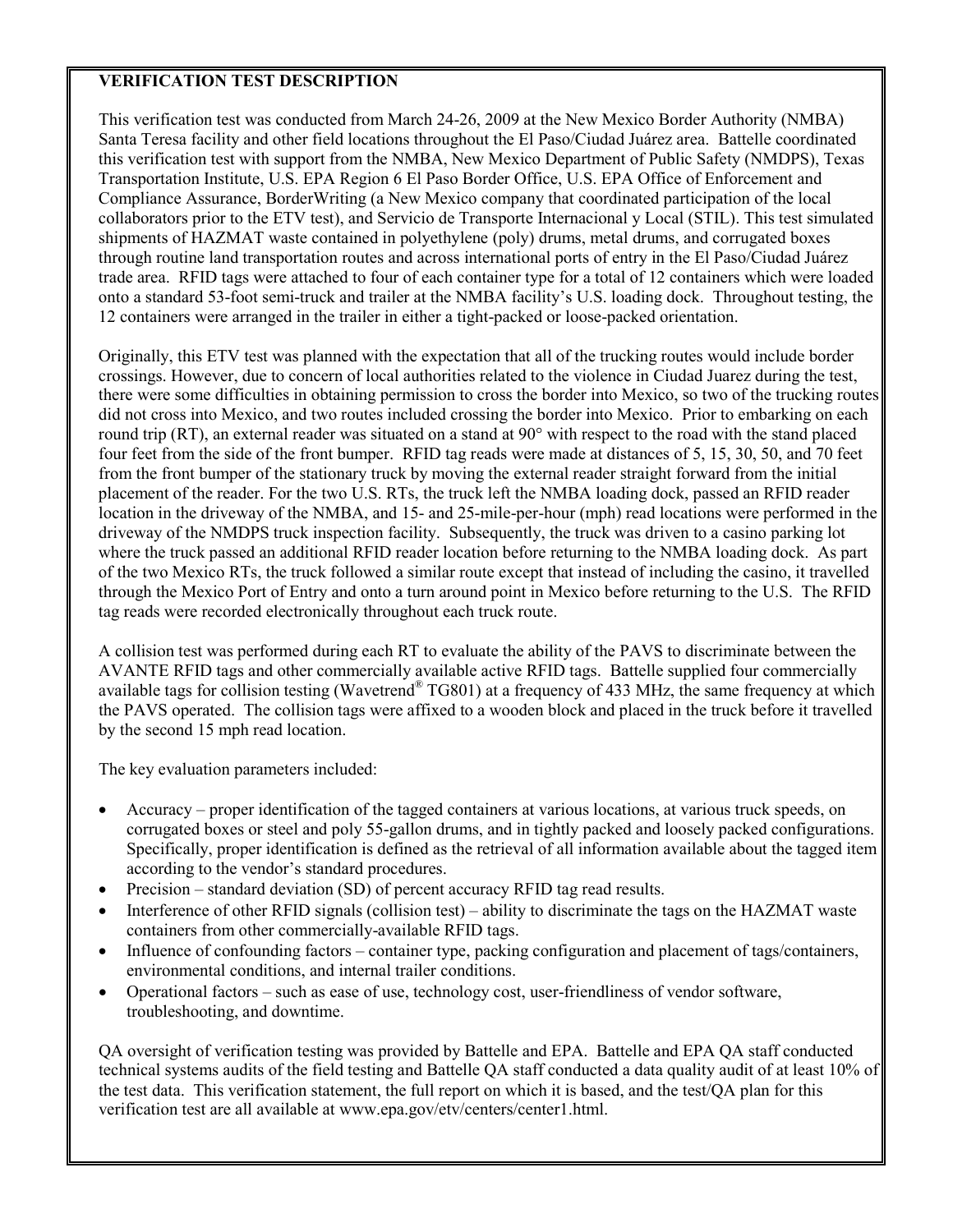## **TECHNOLOGY DESCRIPTION**

AVANTE's PAVS system included the RFID tags (attached to HAZMAT waste containers) and readers (roadside external or an in-truck reader referred to as the Relayer that resided in the cab of the truck and uplinked data to a central server in near real-time). The uplinked configuration is a HAZMAT transportation tracking system and solution that incorporates patented RFID technologies coupled with global positioning system (GPS)-general packet radio service -cell phone communication to assist HAZMAT transportation security. The AVANTE data center server stores all transit and condition data to provide real-time tracking of the HAZMAT via web-based software.

Each container of HAZMAT is individually tagged with an active ZONER<sup>TM</sup> tag. The identity of each container is linked to the active tag identification. During verification testing, PAVS used two different methods for RFID tag reading and communication: (1) external readers and (2) an uplinked system. The external readers are placed at fixed locations and only collected RFID data when the truck is driven past the readers whereas the uplinked system with the reader, or Relayer, located in the cab of the truck, collects RFID data and uplinks it to a central server approximately every minute.

## **VERIFICATION RESULTS**

| Truck<br>Route | <b>External Reader</b><br>(Identified Tags/Total Tags)±SD | <b>Uplinked Data</b><br>(Identified Tags/Total Tags)±SD |
|----------------|-----------------------------------------------------------|---------------------------------------------------------|
| RT1-US         | $94\%$ (248/264) ± 6%                                     |                                                         |
| RT2-US         | $93\% (211/228) \pm 10\%$                                 | $67\%$ (233/348) $\pm$ 32%                              |
| RT3-MX         | $86\%$ (166/192) $\pm$ 25%                                | $89\% (1,594/1,786) \pm 15\%$                           |
| RT4-MX         | $\left(1\right)$                                          | $95\%$ (804-850) ± 7%                                   |

*Accuracy and precision.* The table below summarizes the accuracy and precision of the PAVS.

(1) Read location not applicable for this RT

The external readers generated container identification accuracies that were above 90% and had SDs of 10% or less for RTs 1 and 2. RT 3 resulted in a lower overall accuracy and a higher SD. However, there were two read locations as part of RT 3 that resulted in less than 35% accurate results, thus impacting the overall accuracy for that RT. All of the other read locations for that RT had greater than 83% accuracy.

The uplinked configuration for RTs 2, 3, and 4 generated accuracies of 67%, 89%, and 95%, respectively. Data were only collected for the first 40 minutes for RT 2. The frequency of missed reads increased throughout that time period. The results from RTs 3 and 4 show that data were collected more than 80% of the time. Apparently, the time periods during which data were not collected were due to inadequate cell phone coverage, preventing the transmittal and storage of the tag identification and GPS tracking data.

*Interference with other RFID signals*. Three out of the five collision test data sets resulted in 100% accuracy, one had 92% accuracy, and one had 75% accuracy. While difficult to determine conclusively with this small data set, these results were similar to the non-collision test results in that some non-collision test read locations resulted in accuracy percentages of 75%, 92%, and 100%. These similarities, while not a quantitative evaluation, suggest that the presence of the collision tags did not negatively affect the accuracy results.

*Influence of confounding factors.* The influence of container type was quantitatively considered as a possible factor in PAVS performance. A paired t-test was performed on the container identification accuracies as a function of container type and no significant differences were determined between the container types. In addition, there was no indication that environmental conditions during the testing significantly impacted any of the results. However, one tag was wetted by water splashed from a container during a RT. This tag was missed at a higher rate compared to other tags. High winds caused sandstorm conditions during the testing which caused difficulty in reading the memory cards used for data collection on the external readers. Instead of using the memory card, the data were downloaded using an ethernet port.